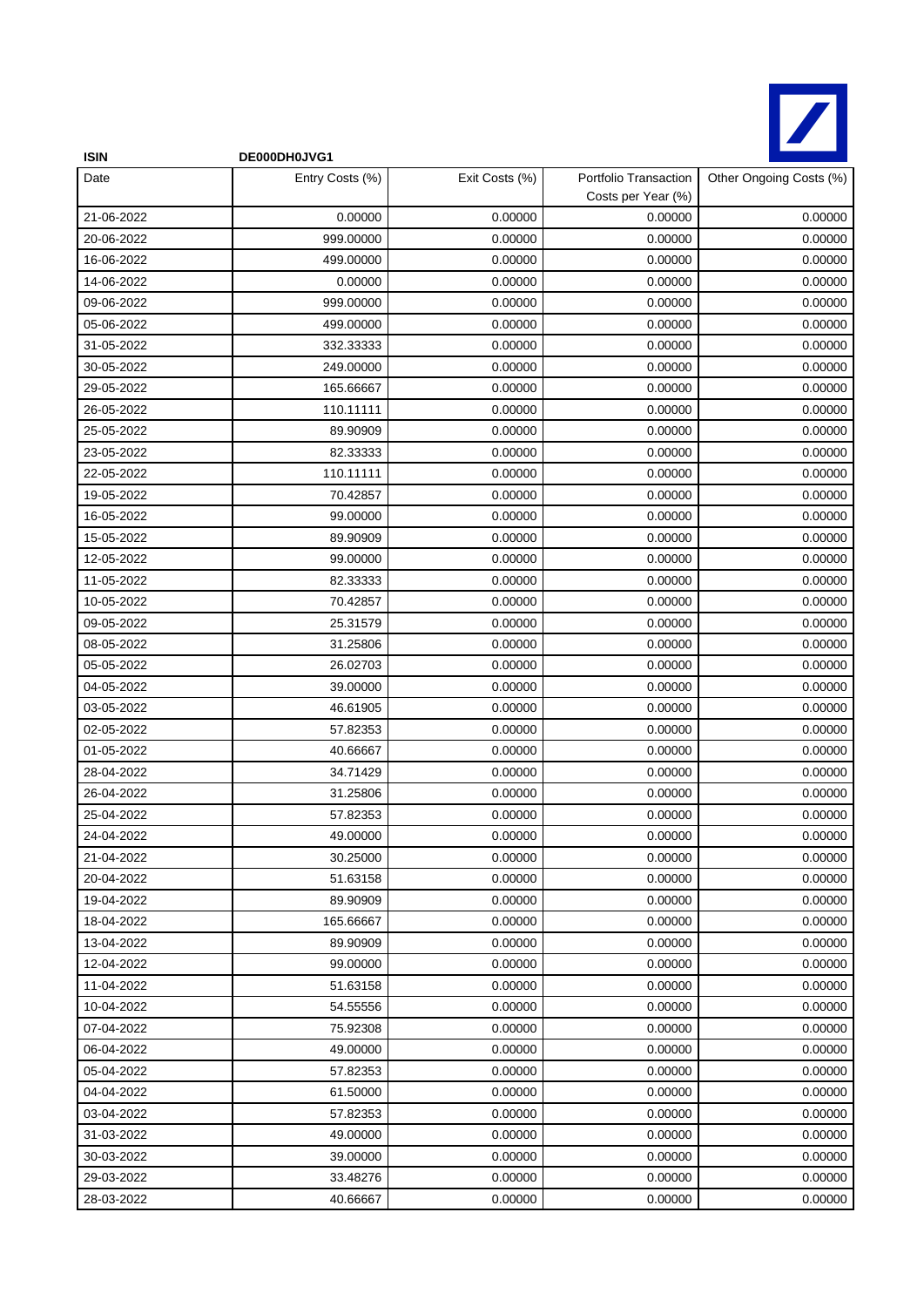| 27-03-2022 | 65.66667 | 0.00000 | 0.00000 | 0.00000 |
|------------|----------|---------|---------|---------|
| 25-03-2022 | 70.42857 | 0.00000 | 0.00000 | 0.00000 |
| 23-03-2022 | 39.00000 | 0.00000 | 0.00000 | 0.00000 |
| 22-03-2022 | 49.00000 | 0.00000 | 0.00000 | 0.00000 |
| 21-03-2022 | 30.25000 | 0.00000 | 0.00000 | 0.00000 |
| 18-03-2022 | 26.02703 | 0.00000 | 0.00000 | 0.00000 |
| 17-03-2022 | 17.51852 | 0.00000 | 0.00000 | 0.00000 |
| 16-03-2022 | 16.24138 | 0.00000 | 0.00000 | 0.00000 |
| 15-03-2022 | 11.65823 | 0.00000 | 0.00000 | 0.00000 |
| 14-03-2022 | 13.70588 | 0.00000 | 0.00000 | 0.00000 |
| 11-03-2022 | 11.65823 | 0.00000 | 0.00000 | 0.00000 |
| 10-03-2022 | 6.14286  | 0.00000 | 0.00000 | 0.00000 |
| 09-03-2022 | 6.29927  | 0.00000 | 0.00000 | 0.00000 |
| 08-03-2022 | 3.87805  | 0.00000 | 0.00000 | 0.00000 |
| 07-03-2022 | 5.66667  | 0.00000 | 0.00000 | 0.00000 |
| 04-03-2022 | 6.35294  | 0.00000 | 0.00000 | 0.00000 |
| 03-03-2022 | 5.21118  | 0.00000 | 0.00000 | 0.00000 |
| 02-03-2022 | 1.73973  | 0.00000 | 0.00000 | 0.00000 |
| 28-02-2022 | 4.81395  | 0.00000 | 0.00000 | 0.00000 |
| 25-02-2022 | 6.93651  | 0.00000 | 0.00000 | 0.00000 |
| 24-02-2022 | 6.57576  | 0.00000 | 0.00000 | 0.00000 |
| 23-02-2022 | 5.49351  | 0.00000 | 0.00000 | 0.00000 |
| 22-02-2022 | 3.85437  | 0.00000 | 0.00000 | 0.00000 |
| 18-02-2022 | 4.29101  | 0.00000 | 0.00000 | 0.00000 |
| 17-02-2022 | 4.68182  | 0.00000 | 0.00000 | 0.00000 |
| 15-02-2022 | 4.05051  | 0.00000 | 0.00000 | 0.00000 |
| 14-02-2022 | 3.80769  | 0.00000 | 0.00000 | 0.00000 |
| 11-02-2022 | 3.00000  | 0.00000 | 0.00000 | 0.00000 |
| 04-02-2022 | 3.67290  | 0.00000 | 0.00000 | 0.00000 |
| 03-02-2022 | 10.49425 | 0.00000 | 0.00000 | 0.00000 |
| 02-02-2022 | 12.33333 | 0.00000 | 0.00000 | 0.00000 |
| 01-02-2022 | 15.94915 | 0.00000 | 0.00000 | 0.00000 |
| 31-01-2022 | 19.83333 | 0.00000 | 0.00000 | 0.00000 |
| 27-01-2022 | 17.51852 | 0.00000 | 0.00000 | 0.00000 |
| 26-01-2022 | 15.39344 | 0.00000 | 0.00000 | 0.00000 |
| 25-01-2022 | 14.62500 | 0.00000 | 0.00000 | 0.00000 |
| 24-01-2022 | 15.66667 | 0.00000 | 0.00000 | 0.00000 |
| 21-01-2022 | 14.15152 | 0.00000 | 0.00000 | 0.00000 |
| 20-01-2022 | 13.28571 | 0.00000 | 0.00000 | 0.00000 |
| 19-01-2022 | 12.69863 | 0.00000 | 0.00000 | 0.00000 |
| 18-01-2022 | 11.98701 | 0.00000 | 0.00000 | 0.00000 |
| 17-01-2022 | 11.82051 | 0.00000 | 0.00000 | 0.00000 |
| 14-01-2022 | 9.86957  | 0.00000 | 0.00000 | 0.00000 |
| 13-01-2022 | 10.36364 | 0.00000 | 0.00000 | 0.00000 |
| 12-01-2022 | 10.62791 | 0.00000 | 0.00000 | 0.00000 |
| 10-01-2022 | 10.36364 | 0.00000 | 0.00000 | 0.00000 |
| 07-01-2022 | 11.34568 | 0.00000 | 0.00000 | 0.00000 |
| 06-01-2022 | 12.51351 | 0.00000 | 0.00000 | 0.00000 |
| 05-01-2022 | 11.34568 | 0.00000 | 0.00000 | 0.00000 |
| 04-01-2022 | 9.98901  | 0.00000 | 0.00000 | 0.00000 |
| 03-01-2022 | 9.20408  | 0.00000 | 0.00000 | 0.00000 |
| 30-12-2021 | 7.06452  | 0.00000 | 0.00000 | 0.00000 |
| 29-12-2021 | 7.47458  | 0.00000 | 0.00000 | 0.00000 |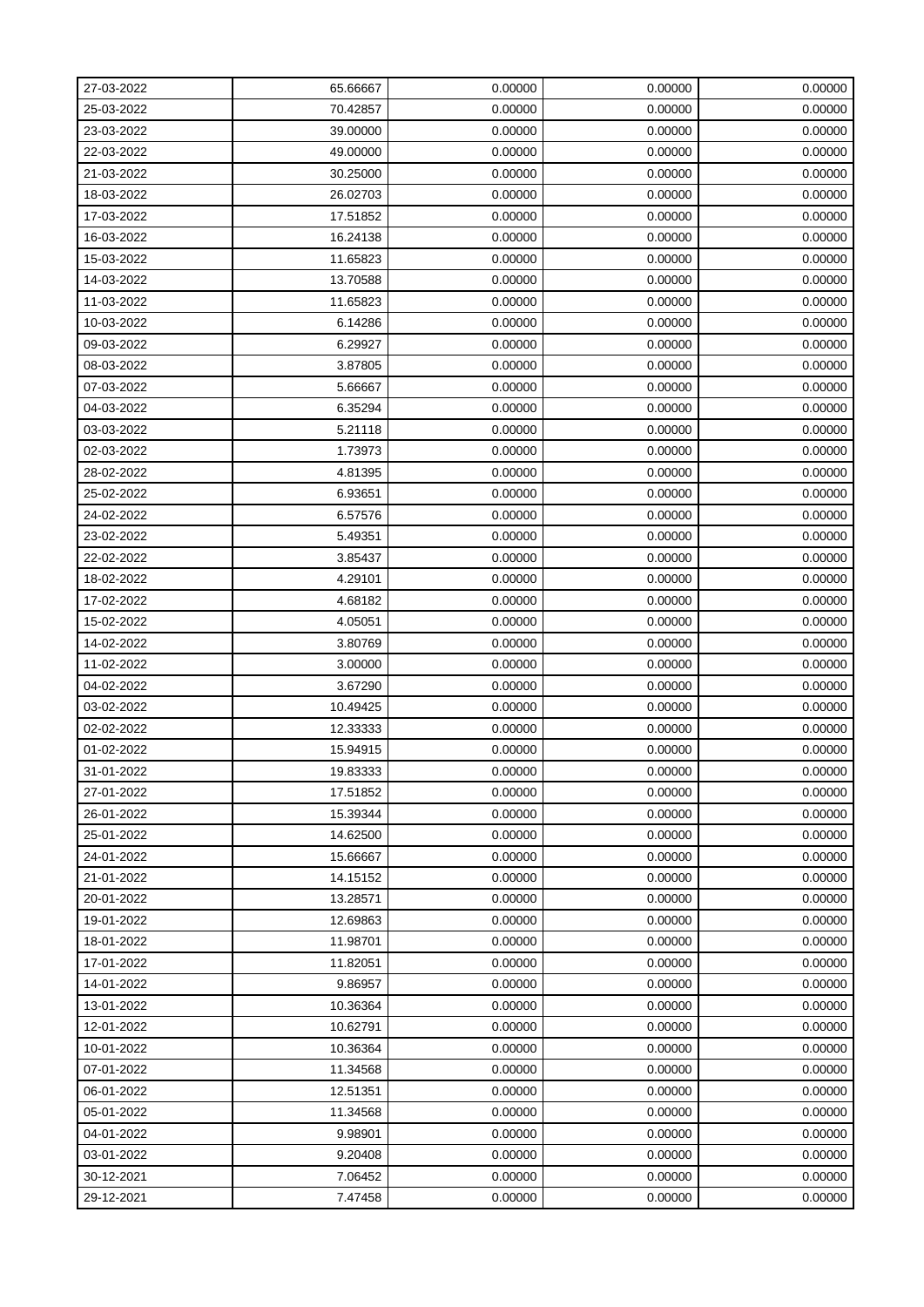| 28-12-2021 | 6.63359 | 0.00000 | 0.00000 | 0.00000 |
|------------|---------|---------|---------|---------|
| 27-12-2021 | 6.87402 | 0.00000 | 0.00000 | 0.00000 |
| 23-12-2021 | 5.80272 | 0.00000 | 0.00000 | 0.00000 |
| 22-12-2021 | 6.69231 | 0.00000 | 0.00000 | 0.00000 |
| 21-12-2021 | 6.14286 | 0.00000 | 0.00000 | 0.00000 |
| 20-12-2021 | 6.57576 | 0.00000 | 0.00000 | 0.00000 |
| 17-12-2021 | 4.26316 | 0.00000 | 0.00000 | 0.00000 |
| 16-12-2021 | 3.80769 | 0.00000 | 0.00000 | 0.00000 |
| 15-12-2021 | 3.42478 | 0.00000 | 0.00000 | 0.00000 |
| 14-12-2021 | 3.40529 | 0.00000 | 0.00000 | 0.00000 |
| 13-12-2021 | 3.13223 | 0.00000 | 0.00000 | 0.00000 |
| 10-12-2021 | 3.01606 | 0.00000 | 0.00000 | 0.00000 |
| 09-12-2021 | 2.89105 | 0.00000 | 0.00000 | 0.00000 |
| 07-12-2021 | 3.60829 | 0.00000 | 0.00000 | 0.00000 |
| 06-12-2021 | 3.25532 | 0.00000 | 0.00000 | 0.00000 |
| 03-12-2021 | 3.11523 | 0.00000 | 0.00000 | 0.00000 |
| 02-12-2021 | 1.69542 | 0.00000 | 0.00000 | 0.00000 |
| 01-12-2021 | 1.53165 | 0.00000 | 0.00000 | 0.00000 |
| 30-11-2021 | 1.15517 | 0.00000 | 0.00000 | 0.00000 |
| 29-11-2021 | 1.53165 | 0.00000 | 0.00000 | 0.00000 |
| 26-11-2021 | 2.66300 | 0.00000 | 0.00000 | 0.00000 |
| 25-11-2021 | 3.54545 | 0.00000 | 0.00000 | 0.00000 |
| 24-11-2021 | 3.23729 | 0.00000 | 0.00000 | 0.00000 |
| 23-11-2021 | 3.40529 | 0.00000 | 0.00000 | 0.00000 |
| 22-11-2021 | 3.67290 | 0.00000 | 0.00000 | 0.00000 |
| 19-11-2021 | 3.03226 | 0.00000 | 0.00000 | 0.00000 |
| 18-11-2021 | 4.12821 | 0.00000 | 0.00000 | 0.00000 |
| 17-11-2021 | 4.91716 | 0.00000 | 0.00000 | 0.00000 |
| 16-11-2021 | 4.00000 | 0.00000 | 0.00000 | 0.00000 |
| 15-11-2021 | 3.71698 | 0.00000 | 0.00000 | 0.00000 |
| 11-11-2021 | 2.71747 | 0.00000 | 0.00000 | 0.00000 |
| 10-11-2021 | 2.36700 | 0.00000 | 0.00000 | 0.00000 |
| 09-11-2021 | 2.47222 | 0.00000 | 0.00000 | 0.00000 |
| 08-11-2021 | 2.81679 | 0.00000 | 0.00000 | 0.00000 |
| 05-11-2021 | 2.64964 | 0.00000 | 0.00000 | 0.00000 |
| 04-11-2021 | 2.28947 | 0.00000 | 0.00000 | 0.00000 |
| 01-11-2021 | 1.81690 | 0.00000 | 0.00000 | 0.00000 |
| 28-10-2021 | 1.45098 | 0.00000 | 0.00000 | 0.00000 |
| 26-10-2021 | 1.77778 | 0.00000 | 0.00000 | 0.00000 |
| 25-10-2021 | 1.59067 | 0.00000 | 0.00000 | 0.00000 |
| 20-10-2021 | 1.38381 | 0.00000 | 0.00000 | 0.00000 |
| 18-10-2021 | 1.10248 | 0.00000 | 0.00000 | 0.00000 |
| 13-10-2021 | 1.35797 | 0.00000 | 0.00000 | 0.00000 |
| 12-10-2021 | 1.47711 | 0.00000 | 0.00000 | 0.00000 |
| 06-10-2021 | 1.65738 | 0.00000 | 0.00000 | 0.00000 |
| 04-10-2021 | 1.38447 | 0.00000 | 0.00000 | 0.00000 |
| 30-09-2021 | 1.79728 | 0.00000 | 0.00000 | 0.00000 |
| 29-09-2021 | 1.40439 | 0.00000 | 0.00000 | 0.00000 |
| 27-09-2021 | 1.27260 | 0.00000 | 0.00000 | 0.00000 |
| 26-09-2021 | 1.13116 | 0.00000 | 0.00000 | 0.00000 |
| 22-09-2021 | 0.99094 | 0.00000 | 0.00000 | 0.00000 |
| 19-09-2021 | 0.71526 | 0.00000 | 0.00000 | 0.00000 |
| 15-09-2021 | 0.51243 | 0.00000 | 0.00000 | 0.00000 |